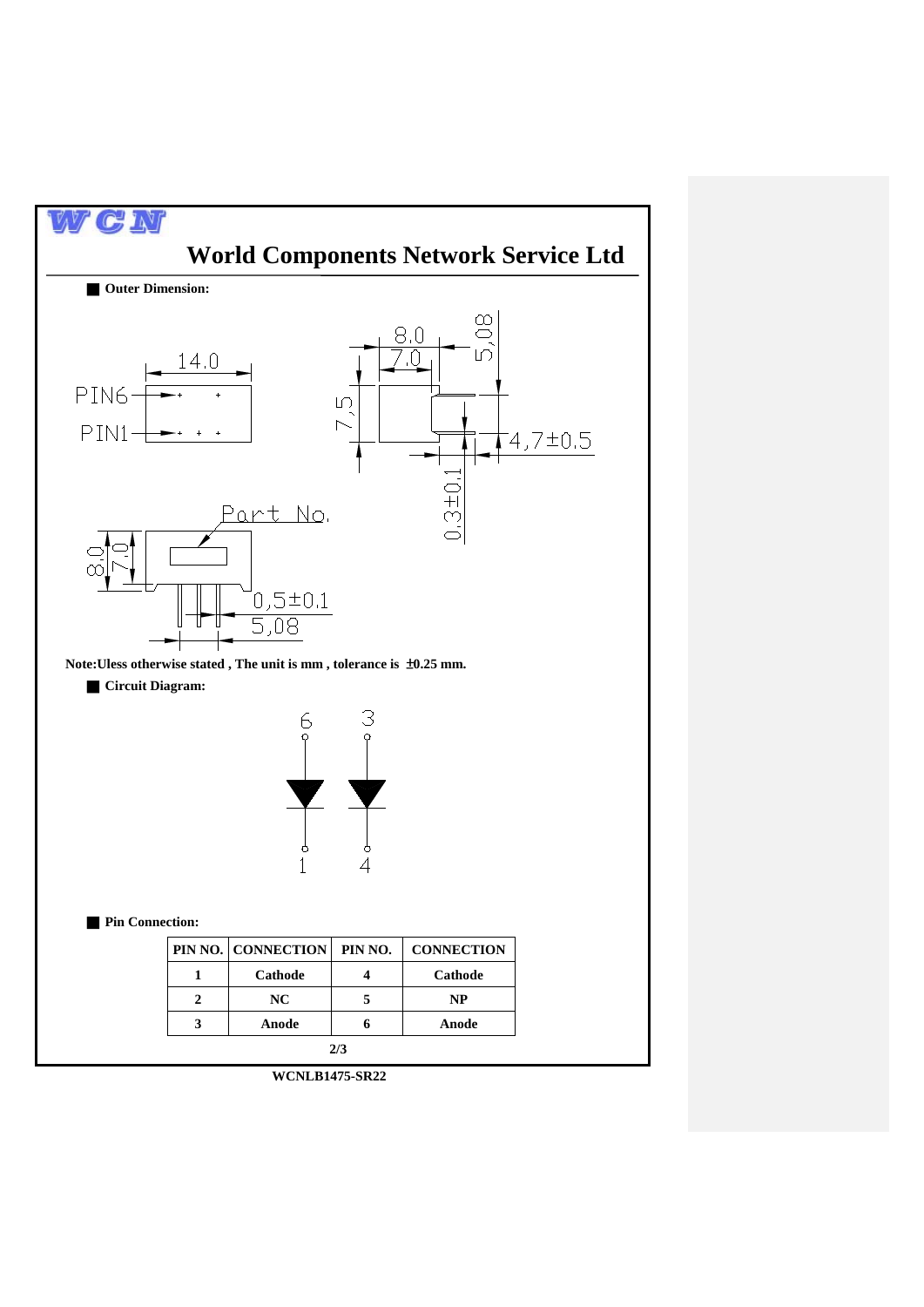| WGN          |                      | <b>World Components Network Service Ltd</b> |  |
|--------------|----------------------|---------------------------------------------|--|
|              |                      | <b>WCNLB1475-SR22</b>                       |  |
|              | <b>SPECIFICATION</b> |                                             |  |
|              | <b>WCN</b>           | <b>CUSTOMER</b>                             |  |
| <b>NOTE:</b> |                      |                                             |  |
|              |                      |                                             |  |
|              |                      | <b>REV.01</b><br>2004/02/04                 |  |
|              | 1/3                  |                                             |  |